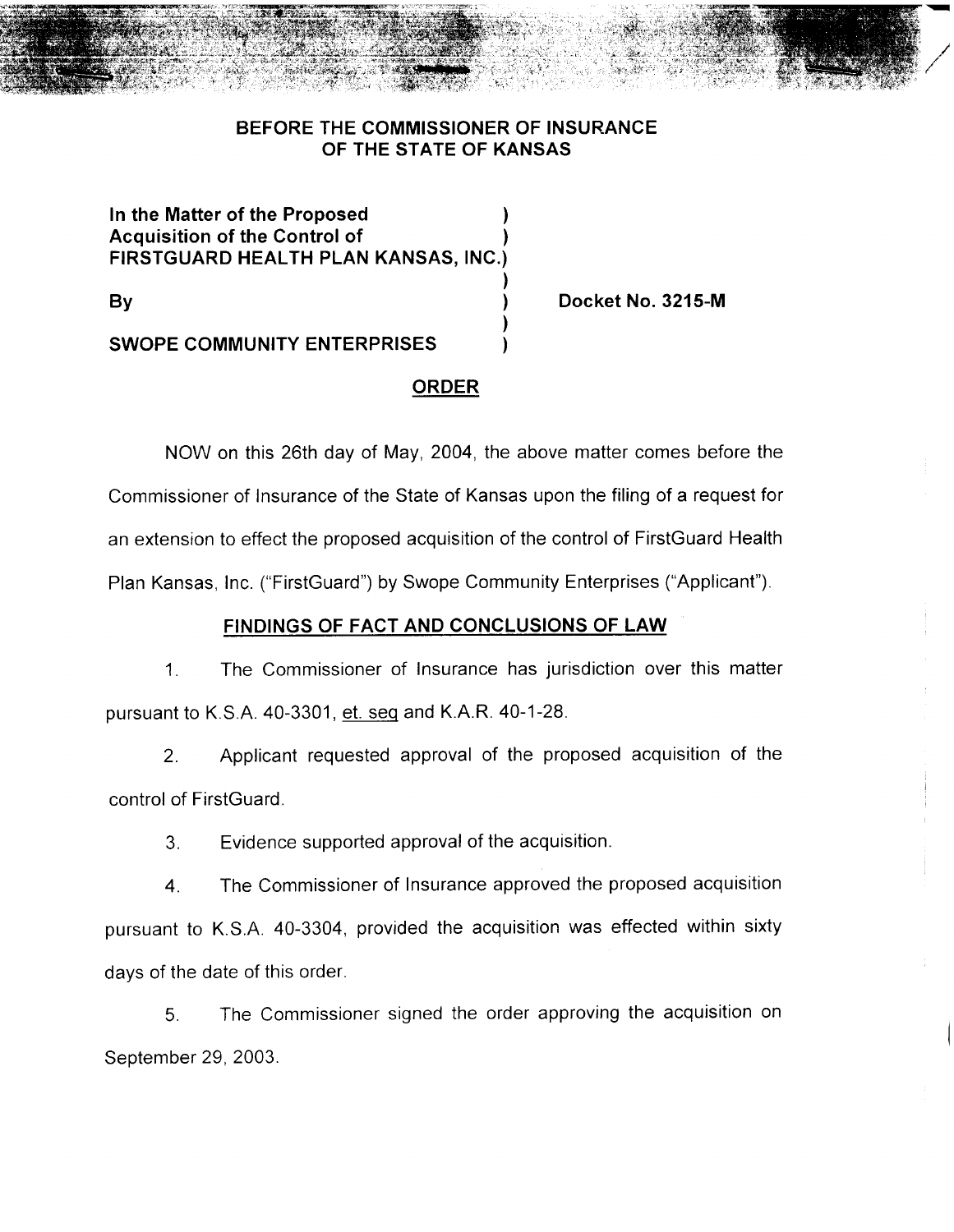6. On November 20, 2003, the applicant requested an extension of time to effect the proposed acquisition because the Internal Revenue Service ("IRS") had not issued a determination recognizing that the applicant will be exempt from federal income taxation.

7. On November 26,2003, the Commissioner granted an extension of time to effect the proposed acquisition as requested by the applicant.

8. On February 20, 2004, the applicant requested a second extension of time to effect the proposed acquisition because the IRS has not issued a determination recognizing that the applicant will be exempt from federal income taxation.

9. On May 18, 2004, the applicant requested a third extension of time to effect the proposed acquisition based on the date the applicant anticipated the IRS would grant its approval.

**IT IS THEREFORE, BY THE COMMISSIONER OF INSURANCE, ORDERED THAT:**

1. An extension is herby granted to Swope Community Enterprises to effect the acquisition of FirstGuard Health Plan Kansas, Inc., provided the acquisition is effected within ninety days of the date of this order.

2. The Commissioner of Insurance retains jurisdiction over this matter to issue any and all further Orders deemed appropriate or to take such further action as necessary to dispose of this matter.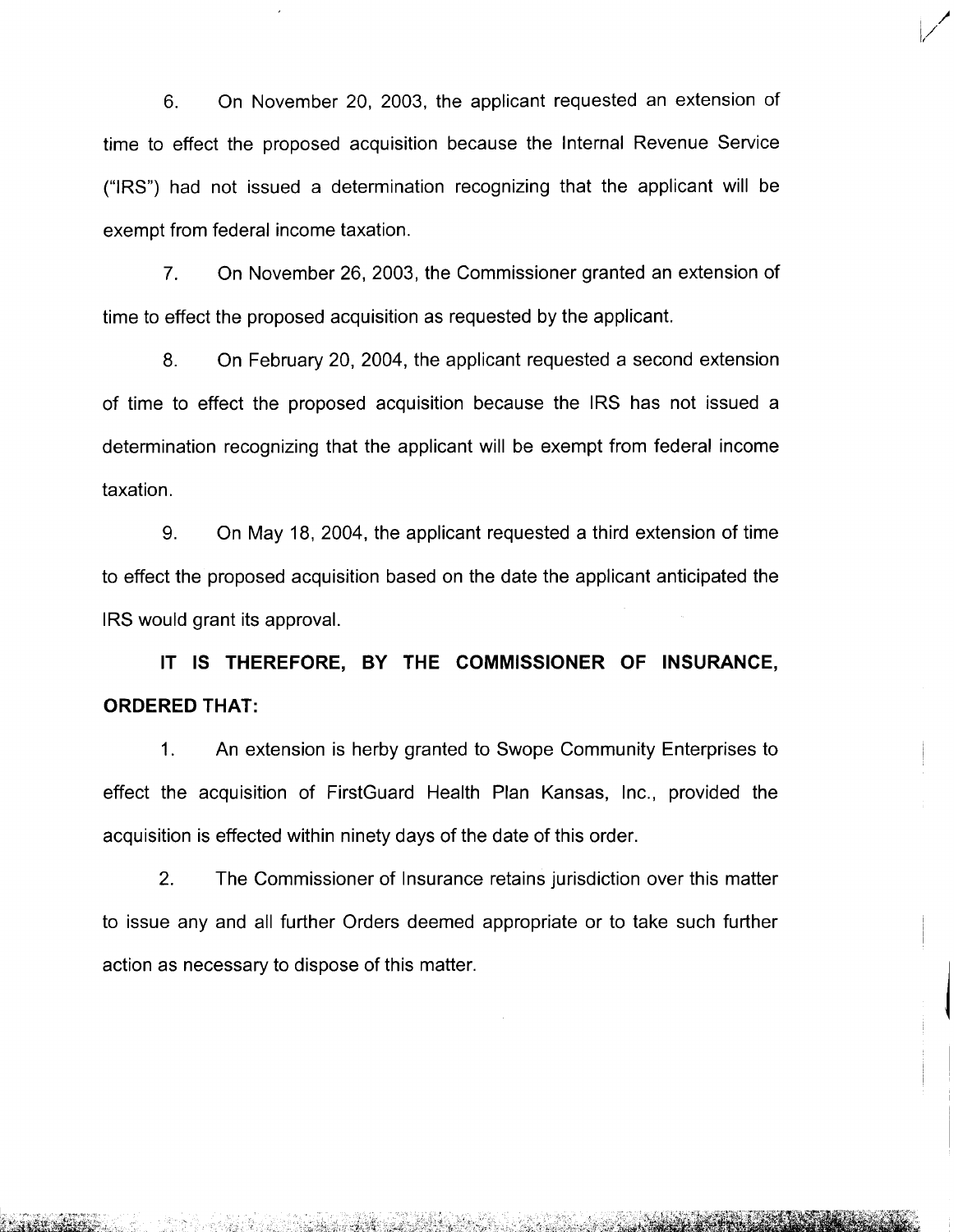#### **NOTICE OF RIGHT TO JUDICIAL REVIEW**

You have the right to judicial review in accordance with the provisions set forth in the Act for Judicial Review and Civil Enforcement of Agency Actions (K.S.A. 77-601, et seq., as amended). If you wish to appeal this decision, you must file a petition for judicial review after exhausting all administrative remedies available in this matter within 30 days. Your written petition for judicial review shall be served upon: Sandy Praeger, Commissioner of Insurance, Kansas Insurance Department, 420 SW 9<sup>th</sup> Street, Topeka, Kansas 66612-1678.

**IT** IS SO ORDERED THIS  $\frac{2}{\sqrt{6}}$  th DAY OF MAY, 2004, IN THE CITY OF TOPEKA. COUNTY OF SHAWNEE, STATE OF KANSAS.



Sy Praiger

Sandy Praeger Commissioner of Insurance

/;'  $\mathcal{A}/\mathcal{D}$  in (

Linda Sheppard **Assistant General Counsel**